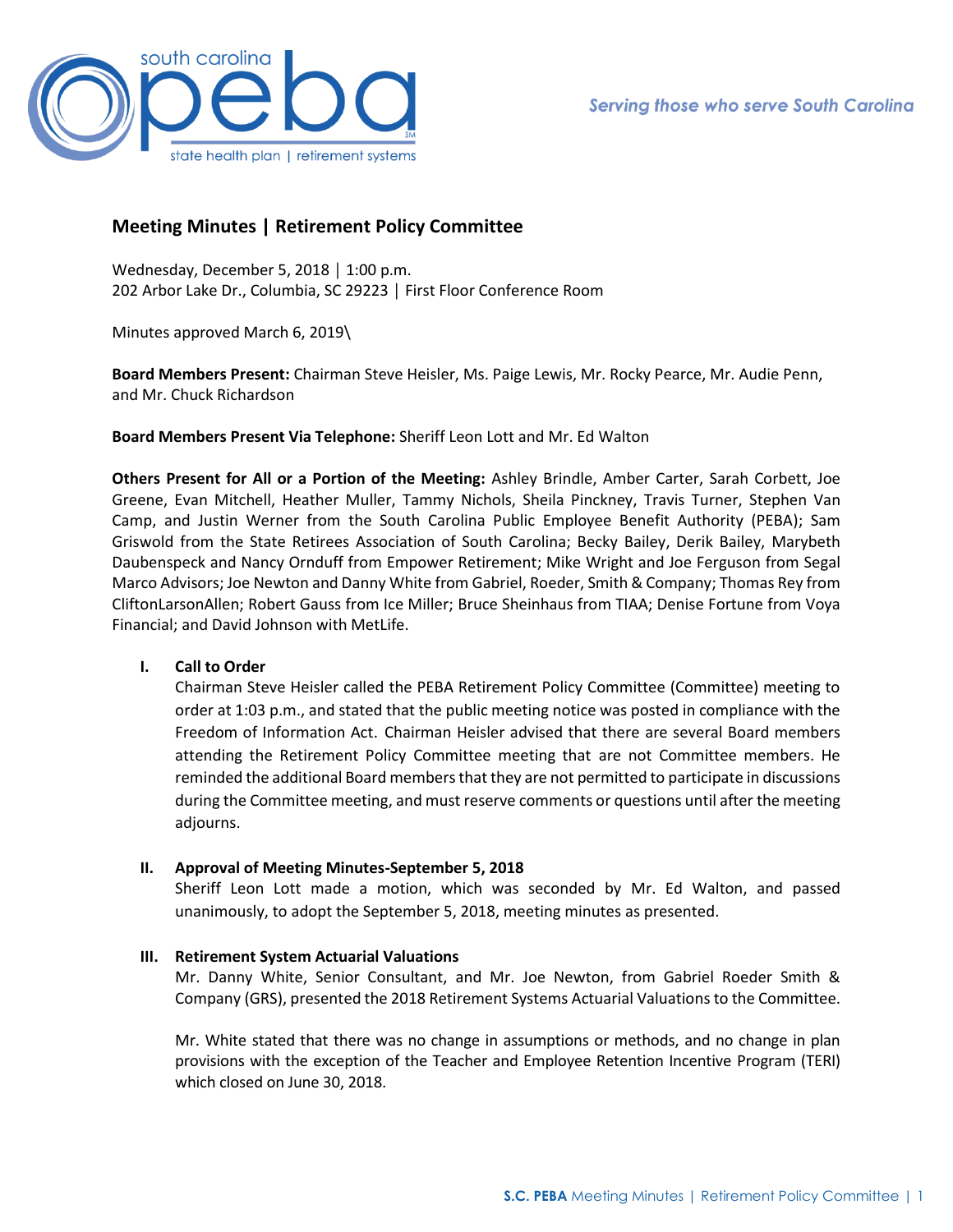Mr. White reminded the Committee that the Retirement System Funding and Administration Act of 2017, amended contribution rate provisions for the South Carolina Retirement System (SCRS), and the Police Officers Retirement System (PORS). Employer contribution rates will gradually increase to 18.56 percent for SCRS and 22.24 percent for PORS on July 1, 2022. Mr. White advised that the maximum permissible funding period will be decreased from 29 years in 2018 to 20 years in 2027.

Mr. White reported that the investment return for fiscal year 2018 was 7.91 percent.

Mr. White discussed the summary results of the 2018 valuation for SCRS and PORS, and pointed out that the funding ratio for SCRS and PORS remained relatively steady from 2017 to 2018. Effective July 1, 2017, employee contribution rates were capped at 9.00 percent for SCRS, and 9.75 percent for PORS. Mr. White added that the calculated funding period for SCRS decreased from 24 years in 2017 to 22 years in 2018. Similarly, the calculated funding period for PORS decreased from 23 years in 2017 to 20 years in 2018. It was noted that the decrease in the calculated funding period is based on the increase of fiscal year 2020 contribution rates.

Mr. White also provided the Valuation results for the Judges and Solicitors Retirement System (JSRS); the General Assembly Retirement System (GARS); the South Carolina National Guard Retirement (SCNG) System; and the expected increase in contributions necessary for each system.

Chairman Heisler made a motion, which was seconded by Sheriff Lott, and passed unanimously, that the Retirement Policy Committee recommend to the PEBA Board that it receive as information the actuarial valuations of SCRS, PORS, JSRS, GARS, and SCNG as of July 1, 2018; and based upon those valuations, maintain the employer contribution rate for JSRS at 52.49 percent; increase the employer contribution for GARS to \$6.329 million; and set the employer contribution for SCNG at \$5.262 million, all effective July 1, 2019.

## **IV. Defined Contribution Quarterly Reports**

Mr. Mike Wright and Mr. Joe Ferguson from Segal Marco Advisors presented the South Carolina Defined Contribution Plan (SCDCP) report for the quarter ending September 30, 2018, and reviewed the asset class performance for the quarter. Mr. Wright provided a market overview, and stated that U.S. and international equities gained during the third quarter of 2018, while emerging market equities declined.

Mr. Ferguson reviewed the SCDCP asset allocation and fund line-up performance for the quarter, and advised that there are no investment options in the SCDCP that require further review at this time.

Mr. Ferguson turned the discussion to the State Optional Retirement Program (State ORP) investment performance for the third quarter of 2018, and reported that the Mass Mutual INVESCO Small Cap Discovery fund fell below its index for both the three and five year periods, but placed in the top half of its peers for the same periods. Mr. Ferguson stated that Segal Marco will continue to monitor performance returns.

Mr. Ferguson advised that the Mass Mutual Oppenheimer International Growth fund fell below its index and peer group median for both the three and five year periods, and Segal Marco will